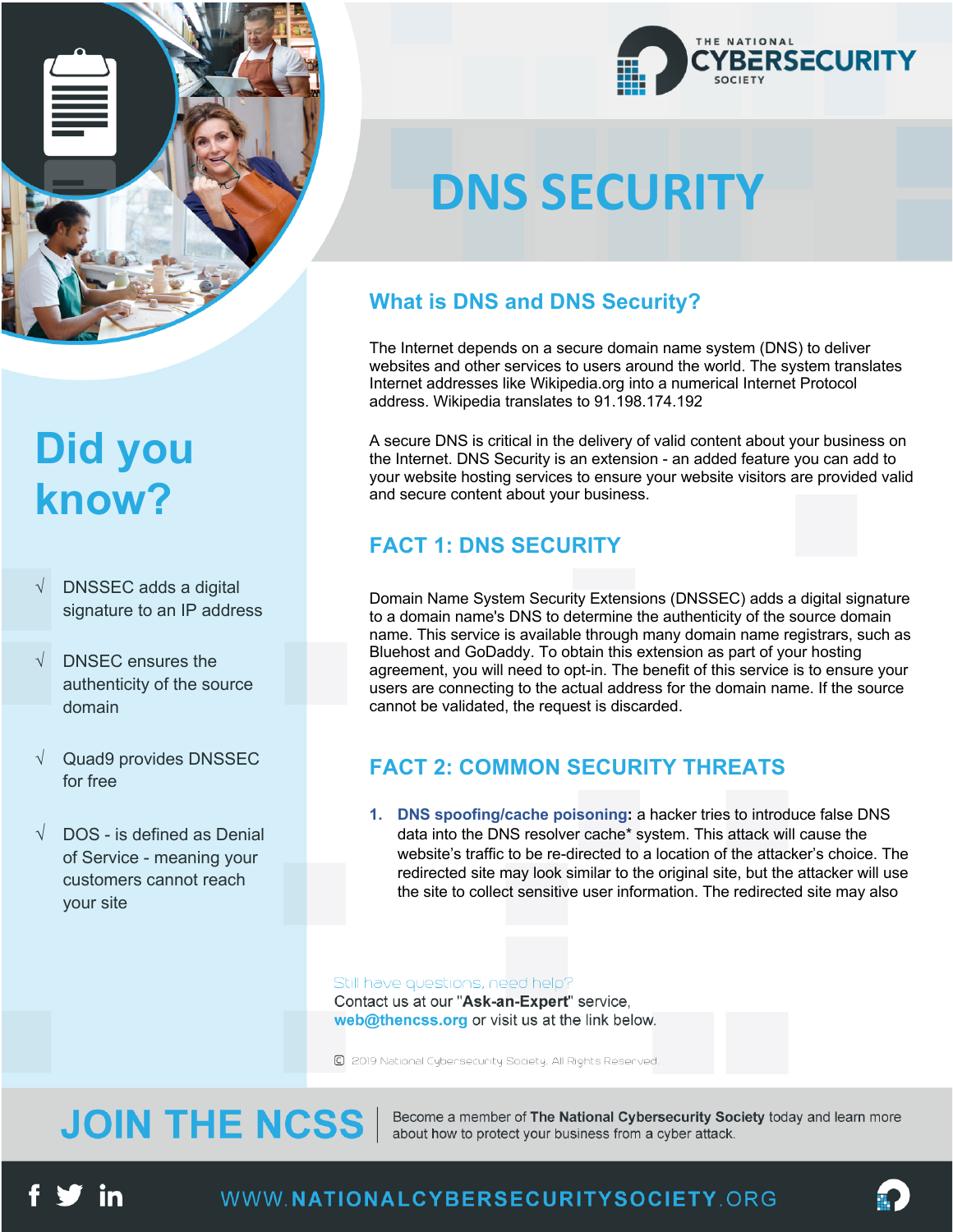

### **DMARC DNSSEC continued…**

display inappropriate content. The result may cause harm to a business.

*\* DNS resolver cache is a temporary database in a computer's operating system that contains the records of recent website visits. This system is place to enable faster Internet browsing.*

**2. Non-existent domain (NXDOMAIN) attack:** This attack involves a flood of bogus website requests sent to a DNS server. The volume of these requests will prevent legitimate requests from getting through. The result will be a denial of service attack.

**3. Phantom domain attack:** This attack involves a number of phantom domain servers which are set up to respond to website requests either slowly or not at all. When the DNS resolver is inundated with these requests, the result will be either a long time before a site can be accessed or denial-of-service.

**4. Random subdomain attack:** This attack involves a heavy volume of queries being sent to random, non-existent subdomains for a particular site. The attack will cause a denial-of-service which prevents the website from being accessed.

These types of attacks are what drove the government in partnership with the private sector, to develop DNS SEC.

#### **FACT 3: OTHER WAYS TO PROTECT YOUR WEBSITE**

When domains are registered (e.g. Wikipedia.org), the domain registrar will require both an administrative and technical contact. It is essential that this registration information be kept up to date. If one of the addresses belongs to a disgruntled employee who leaves the company, the employee may use this as a way to redirect the site to a malicious location. In addition, if a free email address (Gmail, yahoo, etc.) was used for a contact person and that address was taken over by someone else, they could redirect your DNS to a different location. Some hackers will actively look for when a website may expire. When this occurs, a person may commandeer the site -- they could replicate what it looked like and redirect the site to a different location.

Still have questions, need help? Contact us at our "Ask-an-Expert" service, web@thencss.org or visit us at the link below.

C 2019 National Cybersecurity Society. All Rights Reserved.

### **JOIN THE NCSS**

Become a member of The National Cybersecurity Society today and learn more about how to protect your business from a cyber attack.